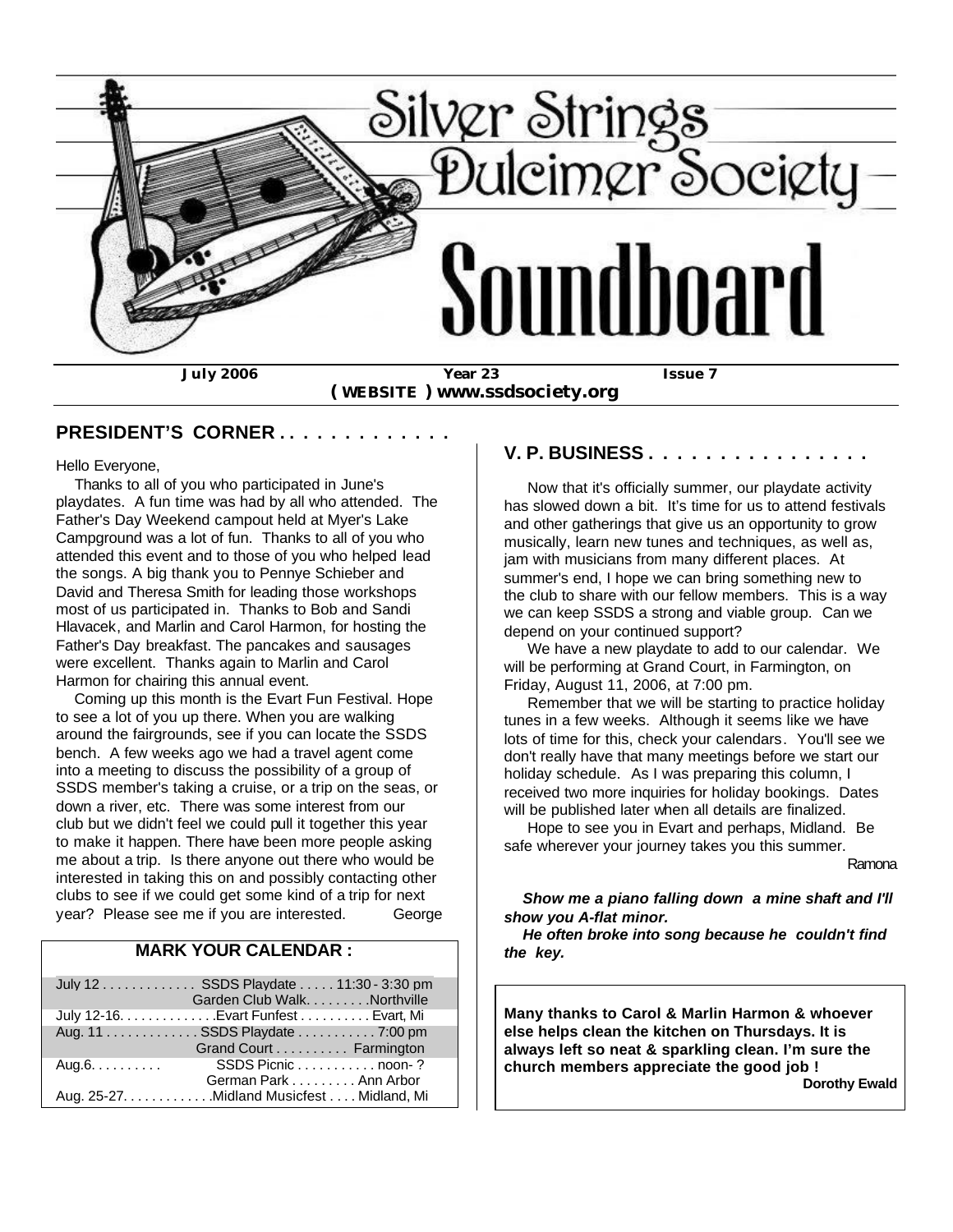#### **V. P. PROGRAMS . . . . . . . . . . . . . . .**

Hi everyone !

 Once again we had a beautiful campout. We had a wonderful time. The weather was warm and we did most of our playing outside. We had a nice potluck on Friday night, and a steak dinner on Saturday. Pennye Schieber taught us "Lover's Waltz", which is a very pretty tune, and Theresa Smith led a ukulele workshop, teaching the uke players a lot of nice tunes and new techniques. Thank you Theresa & Pennye for a job well done! And thank you Bob & Sandi Hlavacek for a great breakfast on Sunday morning.

Don't forget Variety Night on June  $29^{th}$ . . . . . . . . Marlin

## **YOU CAN BANK ON THIS . . . . . .** treasurer

 Summer is officially here and July has arrived. The year is half over. Camping and music festivals are in full swing. Our Myers Lake camping was a lot of fun….hot, but fun. Coming up are the Evart festival (July 12-15), SSDS picnic at German Park (Aug  $6<sup>th</sup>$ ), Midland festival (Aug.25), and a few "instrument specific" workshop experiences some will attend. Between these, dig out your holiday music and start practicing. Time sneaks up on us. Christmas will be here before you know it. We will start practicing at our club jams starting in August.

 Election of officers will be in October. All current board members have reached the term limit of two years. So will you please consider filling one of the positions? I am particularly interested in someone for the treasurer position. It is not a difficult job, and great training is available (free from me). Having a computer available, with Quicken installed will be helpful. The club might even spring for the cost of the software, if you don't have it. Paying bills and collecting money is the primary responsibility. Our bank is TCF. There are several convenient branches in the suburbs. Contact any board member if you are interested in a position.

 Thanks to Karen Turner for the great job with the club shirt. I think a total of 60 shirts were sold. They should look great on our play dates. Don't forget variety night is June  $27^{th}$ . I hope to see you all there. . . . . . . . . . . . . . . Bob

# **COMING EVENTS . . .**

#### **SSDS ANNUAL PICNIC August 6, 2006 At German Park, N. Territorial Rd. in Ann Arbor.** Pig roast provided, bring instruments, chairs, and a dish to pass. Members free, guests are \$5 for adults & \$2.50 for children under 10.

**SSDS ANNUAL BANQUET October 5,2006 at Fox Hills Country Club in Plymouth** Hors douvres at 6:00pm, Dinner at 7:00, Jam till ???

 If you have never written your birthday and / or anniversary on the big calendar at the "business table" (as you enter for the jam), please do… we would like to help you celebrate !

### **NOTES FROM THE SECRETARY . . . . .**

 A board meeting was held June 6, before the jam. There was discussion regarding:

**1.** SSDS campout will be on Father's Day weekend, 2 workshops by Pennye Schieber (H. Dulcimer) and Theresa Smith (ukulele).

**2.** SSDS annual picnic will be at German Park in Ann Arbor on Aug. 6. Club members need not pay, but guests will pay \$5 for adults and \$2.50 for children under 10.

**3.** 2007 elections will be held in October. All current board members have reached their 2 year limit in office. Nominations are needed for all board positions. Talk with any board member, if you are interested.

**4.** We will begin to practice holiday music in August during the first part of our regular meetings, followed by the jam session format. We hope this will increase confidence for more players to join playdates.

**5.** Variety night will remain the same as last time. People enjoyed the "cabaret style" set-up in the room, and liked having their food while listening. We need to have guest numbers before, so we can plan enough food.

**6.** The quantity of our music has become too big. Most is not used for jams or playdates. We may split it into an "active" and "inactive" list so new people won't be so overwhelmed with songs to learn.

**7.** It was suggested we work on new tunes (song of the month & holiday practice) for the first half hour, then go on to the jam.

**8.** There is concern about how many players we lose to the basement after the break. We cannot learn to play better together, if we only play for an hour twice a month. Should we break at 9:00 instead of 8:00 ? This is Silver Strings time, with the space paid for by SSDS. What should we do ?

**9.** The new club shirts are in, and will be distributed at the meetings. 12 extras were ordered, for new members or those who decide they want one when they see them. Karen did a great job !

Next board meeting set for Sept.  $7<sup>th</sup>$ , before the jam. Board meeting ended at 6:00 pm ………………Carol

## **A POINT TO PONDER…** from Reader's Digest, 3-06

Why is it so hard to say you're wrong ?

 Because it often involves saying, "I'm sorry", which is even harder. Throughout history, people have found it easier to stop speaking to one another, punch, slander, shoot and bomb rather than apologize.

Tip: Next time say "whoops", and see what happens.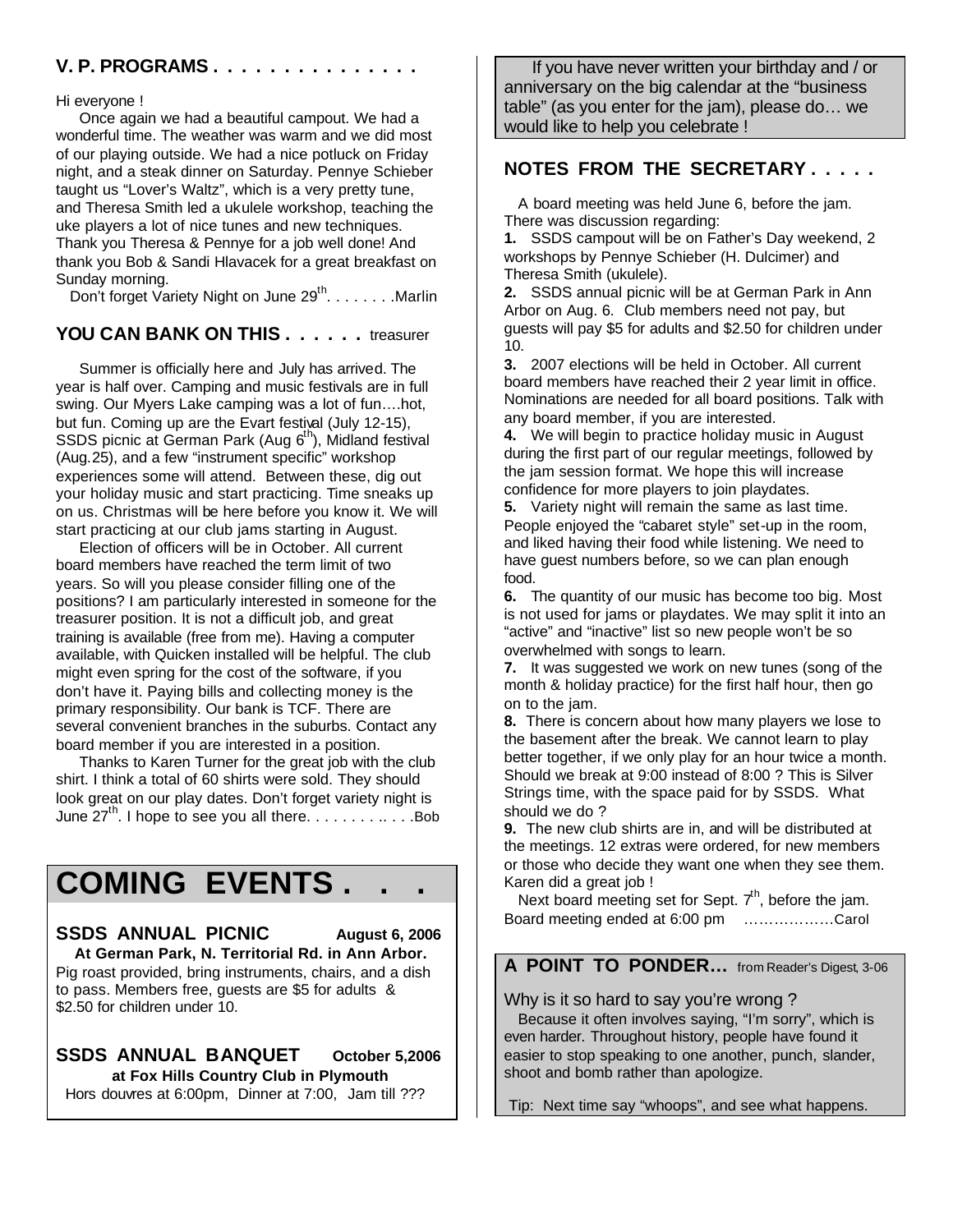## **EVART POTLUCK & JAM . . . . . . . . . .**

**- - - - - - - - - - - - Will you be in Evart the Sunday before the Funfest begins ? If so, you might enjoy the Hicks Lake Hammered Dulcimer Jam & Potluck Dinner on July 9th, hosted by Pat & Frenchy Deschamps, 14311 Hicks Lake Drive in Evart. Dinner is from 5-7:00 pm. Bring your own chair, your instrument, a dish to pass, and be ready to jam the night away with Rick Thum. It's a 10-15 minute drive from Evart.**

 **R.S.V.P. to Pat at 231-734-3593**

Rick Thum is offering an intensive 3-day "Hammered Dulcimer Workshop" in Evart, MI, July 10-12, 2006, for all levels…beginning, intermediate and advanced students. Location: Evart Free Methodist Church, 6151 95th Avenue, Evart, MI. directly across the road, on the west end of the Fairgrounds Cost :is \$145.00, including a German buffet dinner at the end. If a students' family would like to join the group for dinner, cost is \$6 per person. **CLASS WILL BE LIMITED TO 50 STUDENTS !** There are currently about 35. **PRE-REGISTRATION IS NECESSARY.**

 For an enrollment form, contact: http://www.ssdsociety.org/forum\_images/events/rick\_ thum\_workshop\_06.pdf

 Pat Deschamps, who is coordinating Rick's workshop, may be able to help with housing. If you are interested, call Pat at 231-734-3593.

 Those experienced in "Evart Funfest" know how difficult it can be to find housing in the area at festival time, especially if you don't have a camper

#### **ADVENTURERS . . . . . . . . . . .**

 **The Hlavaceks are offering a housing option for the Evart and/or Midland festivals. They have a tent that sleeps 4-6, complete with air mattresses. The Evart and Midland fairgrounds have good bathroom & shower facilities, and plenty of choices for eating. If you're concerned about having enough "space", you will only stash your gear and sleep there. You will be so busy with the concerts, jams, and workshops, you won't have time to feel confined. See Bob or Sandi at a meeting, or call 734-663-7974 to reserve it… first come gets it.**

**\* \* \* \* \* \* \* \* \* Hal Bain has a pop-up camper for sale. \$600 If you are interested, call him at 313-891-6313**

| July 5<br>July 8 | Happy Birthday Karen Turner<br>Happy Birthday Joe Malia |
|------------------|---------------------------------------------------------|
|                  |                                                         |
| July 9           | Happy Birthday Janelle Pacic                            |
| July 11          | Happy 47 <sup>th</sup> Anniversary &                    |
|                  | CONGRATS ! Roger & Barb Davis                           |
| July 17          | Happy Birthday John McAuliffe                           |
| July 20          | Happy Birthday Ramona Hadley                            |

#### **FROM THE MUSIC MAN . . . . . . . . . .**

 The song for July will be "Lover's Waltz". Pennye did a work shop at the SSDS camp-out and agreed to let me use the same music for the club.

 Also, for July we want to keep in mind some of our Patriotic songs and practice them at the jam sessions. Here are four suggestions: You're a Grand Old Flag, God Bless America, America the Beautiful and Battle Hymn of the Republic . . . . . . . . . . . . . Roger

|    |     | <b>SSDS</b><br><b>July Play List</b> |          | first |
|----|-----|--------------------------------------|----------|-------|
|    |     |                                      |          | note  |
| 1  | G   | Westphalia Waltz                     | 2X       | D     |
| 2  | C   | Apple, Peaches, Pumpkin Pie          | 3X       | G     |
| 3  | C   | <b>Black Velvet Waltz</b>            | 2x       | G     |
| 4  | G   | Bellman's Jig                        | 3x       | G     |
| 5  | D   | Hey Polka                            | 4x       | A     |
| 6  | D   | Chinese Breakdown                    | 3x       | A     |
| 7  | G   | <b>Hundred Pipers</b>                | 3x       | G     |
| 8  | G   | Silver and Gold                      | 3X       | B     |
| 9  | G   | Eddie's Reel                         | 3x       | D     |
| 10 | G   | Down Yonder.                         | 3X       | B     |
| 11 |     | AM Katushka                          | 5X       | A     |
| 12 | G   | Jamie Allen                          | 3x       | G     |
| 13 | C   | <b>Tennessee Waltz</b>               | 2x       | C     |
| 14 | G   | <b>Red Wing</b>                      | 3x       | D     |
| 15 | G   | Rosin the Beau                       | 3X       | D     |
| 16 | G   | <b>Tick Tock Polka</b>               | 3X       | D     |
| 17 | DA  | Maple Sugar                          | 3 1/2 F# |       |
| 18 | EM  | Missouri                             | 3x       | Е     |
| 19 | G   | Nail That Catfish to a Tree          | 4x       | B     |
| 20 | G   | Southwind                            | 3x       | D     |
| 21 |     | Endless Medley:                      | 2 ea     |       |
|    | D   | Ragtime Annie                        |          | F#    |
|    | D   | Soldiers Joy                         |          | F#    |
|    | D&G | <b>Golden Slippers</b>               |          | D     |
|    |     | Patriotic songs: God Bless America,  |          |       |
|    |     | America the Beautiful, Battle Hymn,  |          |       |
|    |     | <b>Grand Old Flag</b>                |          |       |

## **WHEN IS YOUR FUTURE BEHIND YOU ?**

 *When you stop chasing dreams !* Long time SSDS member, Larry Allen, is on his way to China. He has prepared for this opportunity for 13 years by learning not just "Chinese", but also the different dialects. For many years, he has opened his home to students from China to help educate him in language and customs. He will be there through July, with hopes for contracts to teach English at university graduate school level.

 Safe travel, Larry… we look forward to hearing of your adventures and perhaps some Chinese music at Variety Night, when you return.